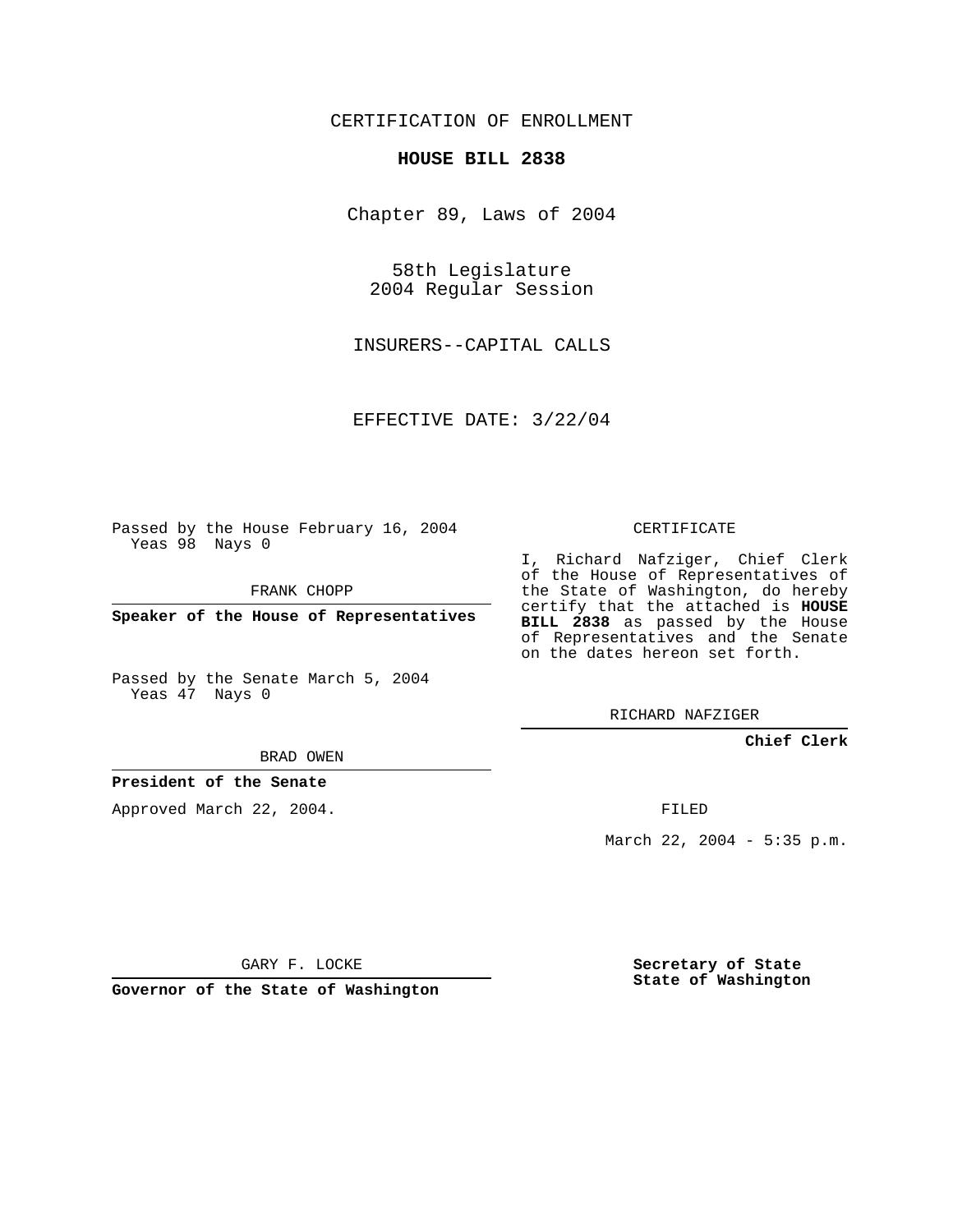# **HOUSE BILL 2838** \_\_\_\_\_\_\_\_\_\_\_\_\_\_\_\_\_\_\_\_\_\_\_\_\_\_\_\_\_\_\_\_\_\_\_\_\_\_\_\_\_\_\_\_\_

\_\_\_\_\_\_\_\_\_\_\_\_\_\_\_\_\_\_\_\_\_\_\_\_\_\_\_\_\_\_\_\_\_\_\_\_\_\_\_\_\_\_\_\_\_

Passed Legislature - 2004 Regular Session

## **State of Washington 58th Legislature 2004 Regular Session**

**By** Representatives Benson and Schual-Berke

Read first time 01/21/2004. Referred to Committee on Financial Institutions & Insurance.

1 AN ACT Relating to capital calls by domestic mutual insurers; adding new sections to chapter 48.09 RCW; providing an effective date; providing an expiration date; and declaring an emergency.

BE IT ENACTED BY THE LEGISLATURE OF THE STATE OF WASHINGTON:

 NEW SECTION. **Sec. 1.** A new section is added to chapter 48.09 RCW to read as follows:

 (1) In addition to authority granted by RCW 48.09.220 and 48.09.230, a domestic mutual insurer meeting all the requirements of this section may increase its surplus by issuing a capital call. A capital call requires policyholders or applicants for insurance to pay a sum, in addition to premium, to be eligible to renew a policy or be issued a new policy. A policyholder that does not pay the amount of a call cannot be cancelled or denied the benefits of an existing policy. (2) Prior to issuing a capital call, the insurer must have:

 (a) Adopted articles of incorporation or other organizational 16 documents authorizing capital calls; and

 (b) Provided information concerning the insurer's authority to issue a capital call to every policyholder. This information must be provided at least ninety days prior to a capital call.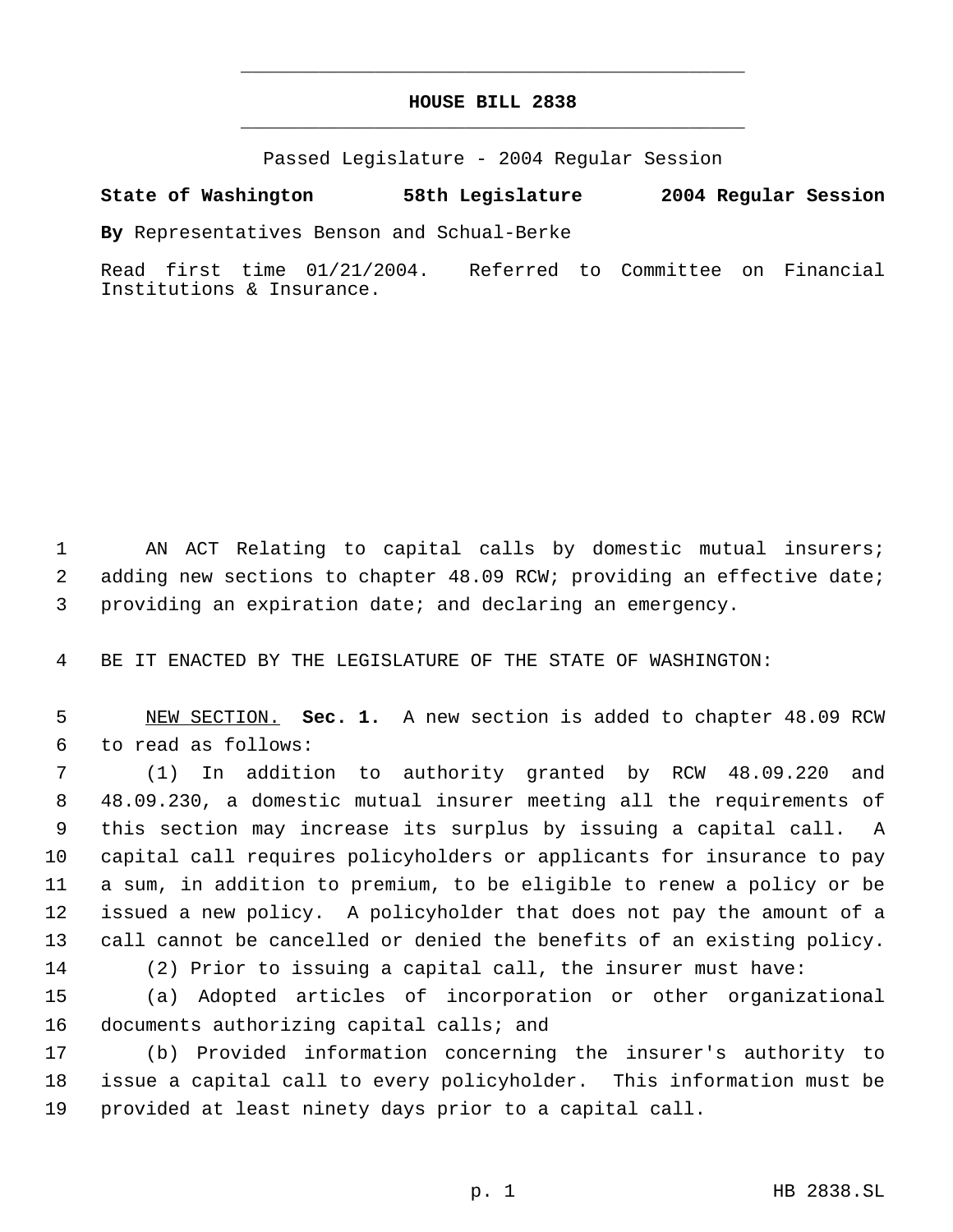(3) The insurer must notify the commissioner of its intent to issue a capital call at least ninety days prior to the capital call. The notice to the commissioner must include: (a) A statement of each of the following: (i) The specific purpose or purposes of the capital call; (ii) The total amount intended to be raised by issuance of the capital call; 8 (iii) The amount intended to be raised for each stated purpose; (iv) The grounds relied upon by the insurer in deciding that the capital call is the best option available to the insurer for raising capital; and (v) Each of the alternative methods of raising capital the insurer considered and the reasons the insurer rejected each alternative in favor of the capital call; (b) For the ten years immediately preceding the filing of the notice, a year by year accounting of: (i) All rate filings and actions; (ii) The total of all underwriting losses; and (iii) The total amount of dividends paid to policyholders; and (c) A complete application for a solicitation permit as required in RCW 48.06.030. (4) Before an insurer may issue a capital call, the insurer must: (a) Notify the commissioner and provide information as required in subsection (3) of this section; (b) Provide any and all additional information that the commissioner may determine is useful or necessary in evaluating the merits of the proposed capital call; (c) Receive approval of the policy or insuring instrument from the commissioner; and (d) Receive approval of the commissioner for the capital call and the solicitation permit. The commissioner may disapprove a capital call if he or she does not believe it is in the best interest of the insurer, the policyholders, or the citizens of the state of Washington. In making this determination, the commissioner may consider the financial health of the insurer, the impact on the marketplace, the possible use of other means to raise capital, the frequency of previous capital calls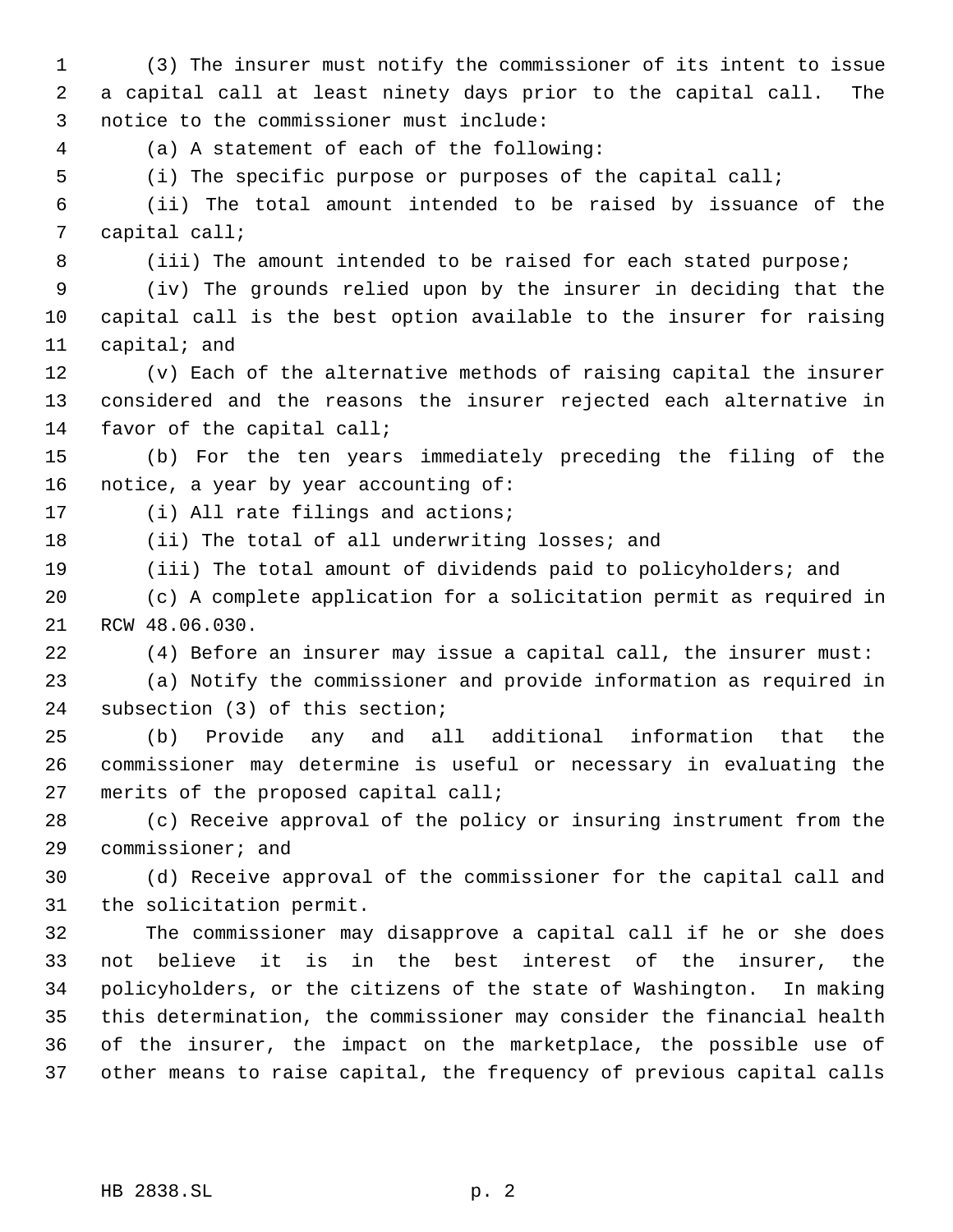by the insurer, the effect of raising premiums instead of a capital call, the impact on state revenue, or any other factor the commissioner deems proper.

 (5) The funds raised by an approved capital call are not premiums for the purposes of RCW 48.14.020.

(6) The commissioner may adopt rules to implement this section.

 NEW SECTION. **Sec. 2.** A new section is added to chapter 48.09 RCW to read as follows:

 (1) In addition to authority granted by RCW 48.09.220 and 48.09.230, a domestic mutual insurer meeting all the requirements of this section may increase its surplus by issuing a capital call. A capital call requires policyholders or applicants for insurance to pay a sum, in addition to premium, to be eligible to renew a policy or be issued a new policy. A policyholder that does not pay the amount of a call cannot be cancelled or denied the benefits of an existing policy.

(2) Prior to issuing a capital call, the insurer must have:

 (a) Adopted articles of incorporation or other organizational documents authorizing capital calls; and

 (b) For any capital call issued on or after January 1, 2006, included information concerning the insurer's authority to issue a capital call in the policy of every policyholder. This information must be provided at least one full policy renewal cycle prior to a capital call.

 (3) The insurer must notify the commissioner of its intent to issue a capital call at least ninety days prior to the capital call. The notice to the commissioner must include:

(a) A statement of each of the following:

(i) The specific purpose or purposes of the capital call;

 (ii) The total amount intended to be raised by issuance of the capital call;

(iii) The amount intended to be raised for each stated purpose;

 (iv) The grounds relied upon by the insurer in deciding that the capital call is the best option available to the insurer for raising capital; and

 (v) Each of the alternative methods of raising capital the insurer considered and the reasons the insurer rejected each alternative in favor of the capital call;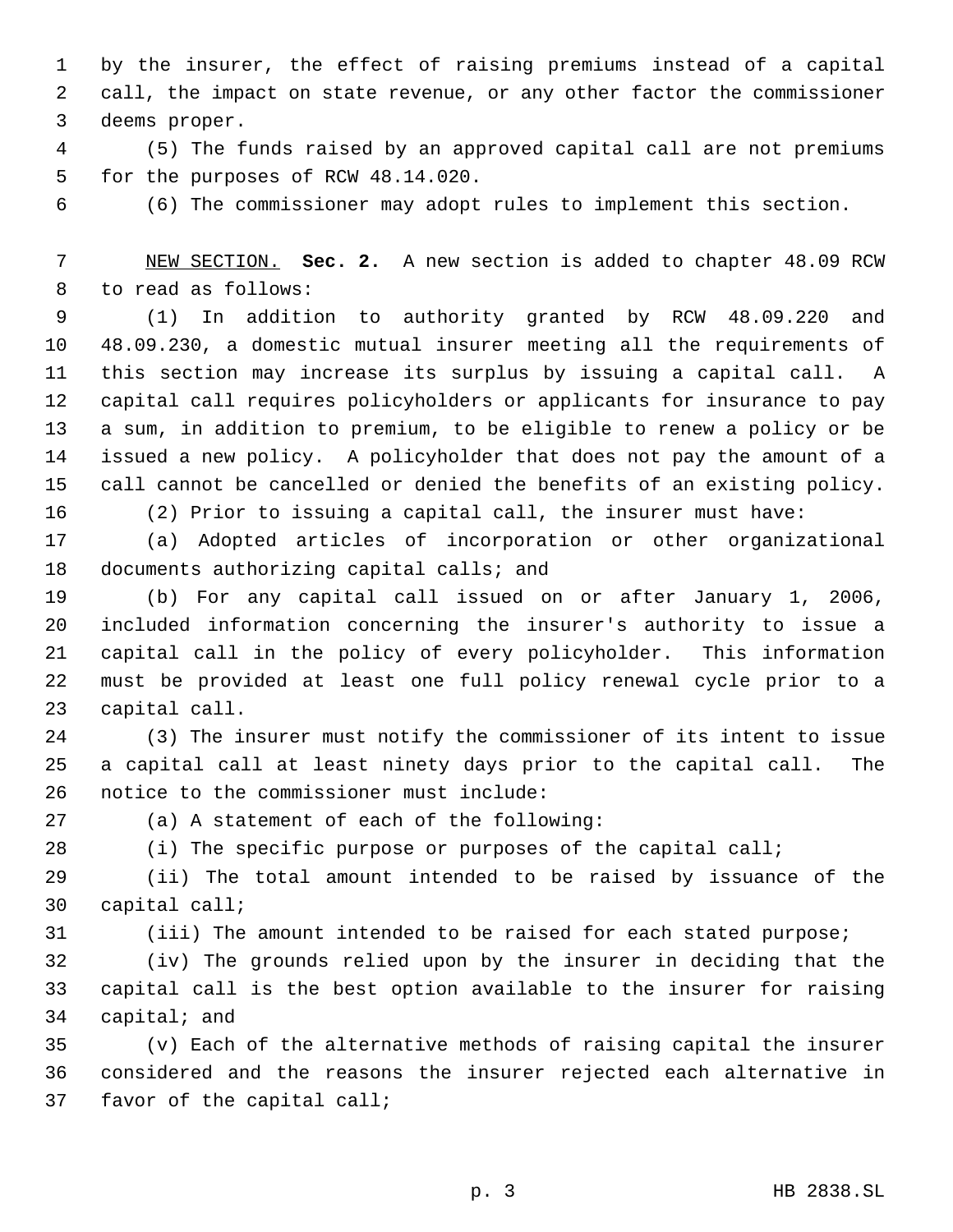(b) For the ten years immediately preceding the filing of the notice, a year by year accounting of:

(i) All rate filings and actions;

- (ii) The total of all underwriting losses; and
- (iii) The total amount of dividends paid to policyholders; and

 (c) A complete application for a solicitation permit as required in RCW 48.06.030.

(4) Before an insurer may issue a capital call, the insurer must:

 (a) Notify the commissioner and provide information as required in subsection (3) of this section;

 (b) Provide any and all additional information that the commissioner may determine is useful or necessary in evaluating the merits of the proposed capital call;

 (c) Receive approval of the policy or insuring instrument from the commissioner; and

 (d) Receive approval of the commissioner for the capital call and the solicitation permit.

 The commissioner may disapprove a capital call if he or she does not believe it is in the best interest of the insurer, the policyholders, or the citizens of the state of Washington. In making this determination, the commissioner may consider the financial health of the insurer, the impact on the marketplace, the possible use of other means to raise capital, the frequency of previous capital calls by the insurer, the effect of raising premiums instead of a capital call, the impact on state revenue, or any other factor the commissioner deems proper.

 (5) The funds raised by an approved capital call are not premiums for the purposes of RCW 48.14.020.

(6) The commissioner may adopt rules to implement this section.

 NEW SECTION. **Sec. 3.** Section 1 of this act expires January 1, 2006.

 NEW SECTION. **Sec. 4.** Section 2 of this act takes effect January 1, 2006.

NEW SECTION. **Sec. 5.** This act is necessary for the immediate